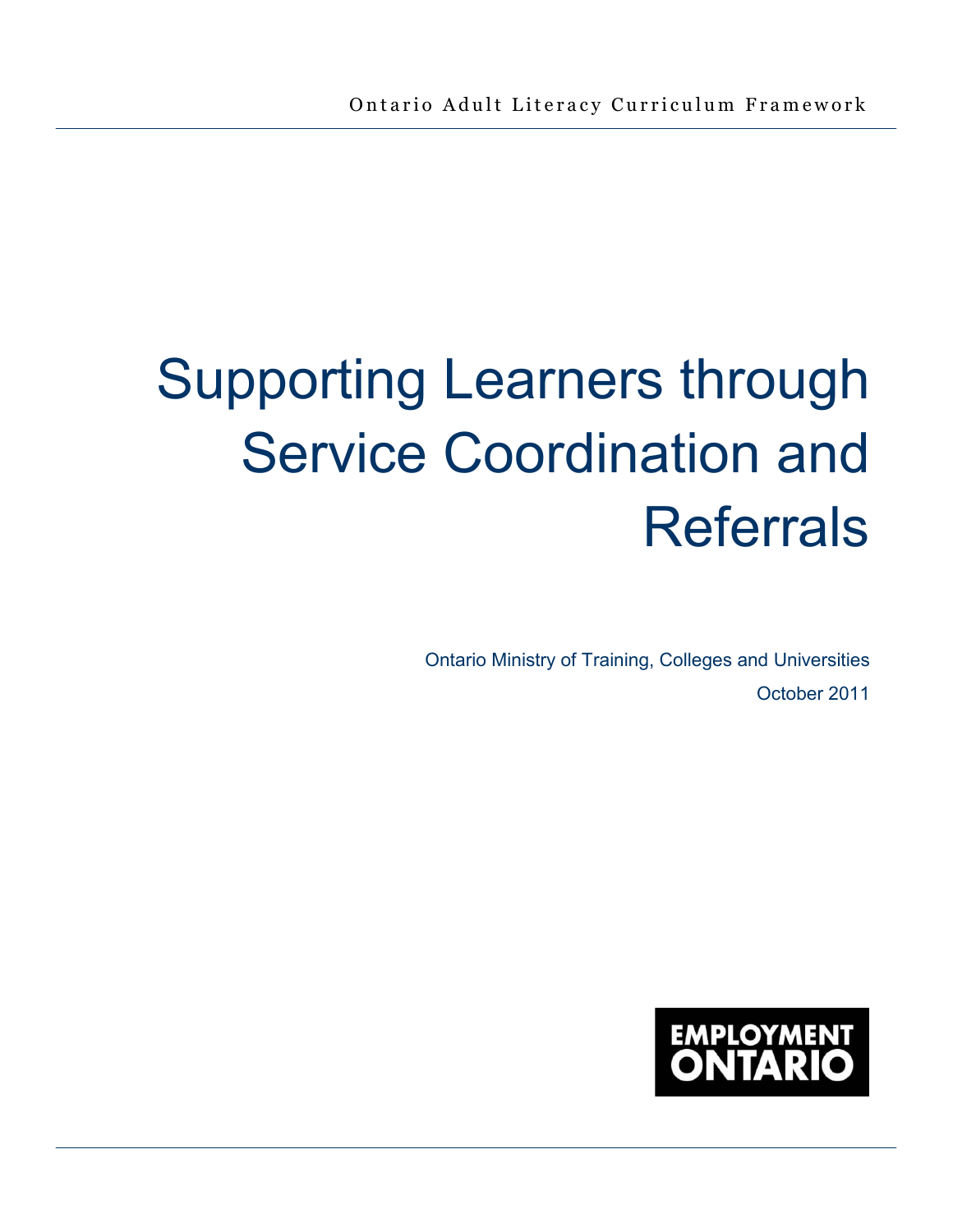### **Contents**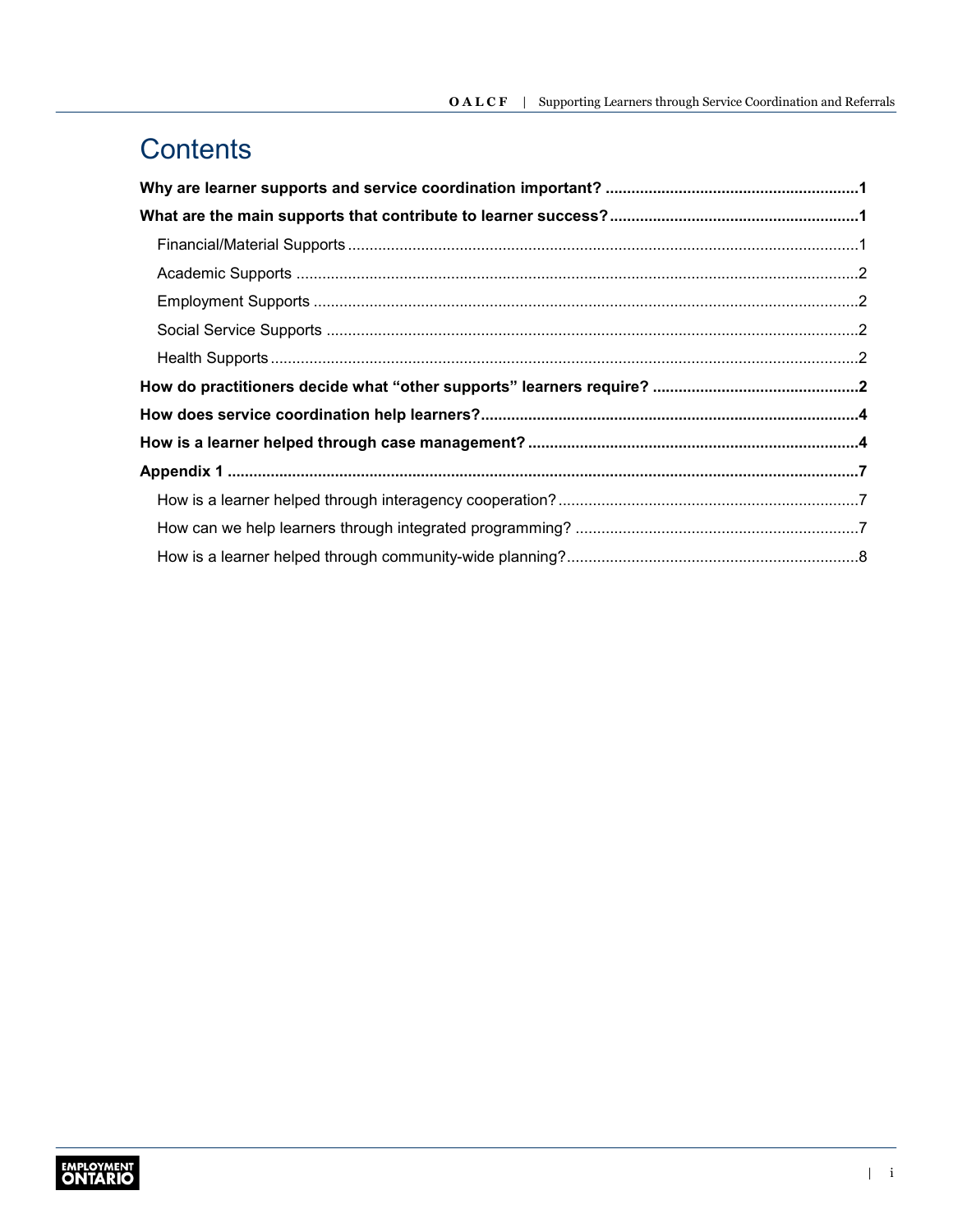### <span id="page-2-0"></span>Why are learner supports and service coordination important?

There are two important features of an adult literacy program that contribute significantly to positive learner outcomes. The first is quality instruction for an adult to gain the needed literacy skills and competencies. The second is timely access to the needed supports and services.

Literacy practitioners understand that unless learners can devote the time, energy and focus to their learning activities, they will not make the necessary progress they need to achieve their goals. Worries about finances, child care and other personal challenges can distract and undermine a learner's efforts with their literacy learning. This paper provides practitioners with an overview of how service coordination and referrals can contribute to positive learner outcomes.

There are many reasons why adults lack the literacy-related skills and competencies they need for work, further education and training, as well as for their personal lives. For some adults, elementary and secondary school was a negative experience resulting in a poor attitude towards learning. Either physical or mental health challenges may have interrupted regular attendance causing some students to fall behind their peers and consequently lose motivation. Others, particularly those living in poverty, may have left secondary school to meet the practical demands of work or family; while others may have become involved in crime or addiction making it difficult to continue with the education that might have led to a career path. For some adults their level of literacy skills and competencies may have been appropriate until their work or home circumstances dramatically changed due to an accident at work, the closure of their plant or a change in marital status. Many of these adults have become literacy learners and bring their challenges along with their dreams and their specific learning needs to Literacy and Basic Skills (LBS). Some will come with a network of supports, others with none.

Most literacy learners are people who need additional supports to succeed. LBS service providers are primarily resourced and mandated to provide quality literacy instruction and use service coordination and referral as the way to link learners to the other non-instructional supports they need. The learner plan tracks the most important of these supports providing learners with a broader view of their plans in order to help them to reach their goals. Tracking information about learner supports also sets in place the information needed for program improvement.

Learners are best served when all services and programs work seamlessly together. LBS service providers are required to work with other organizations to better coordinate non-instructional supports for learners.

# What are the main supports that contribute to learner success?

Based on the data examined and the input from a wide range of LBS practitioners and service providers, as well as an examination of effective practices in other jurisdictions, there are fifteen supports that fall under five main categories which are important for learner success.

#### **Financial/Material Supports**

• Income Support

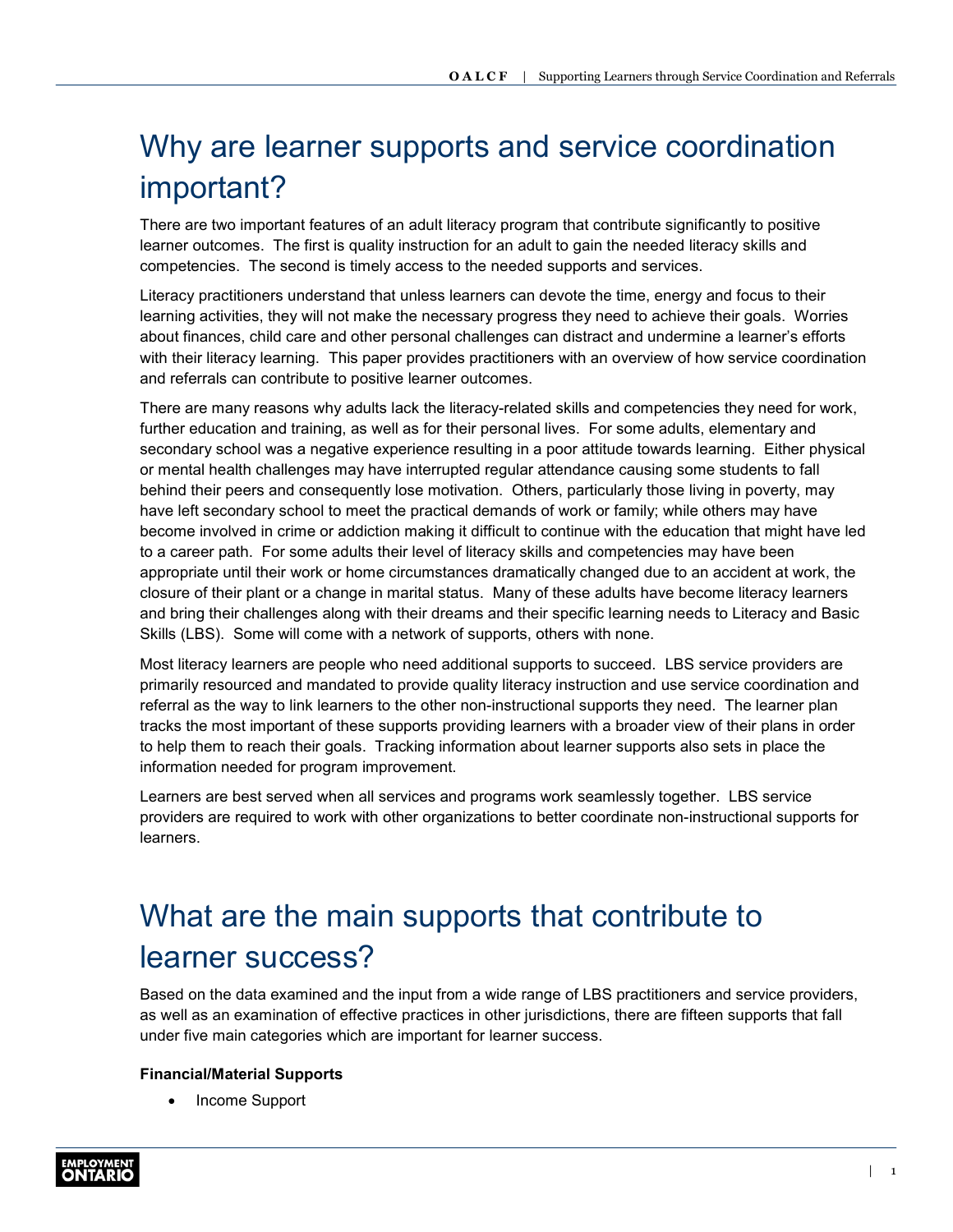- <span id="page-3-0"></span>**Transportation**
- **Childcare**

#### **Academic Supports**

- LD Assessment/Programming
- Tutoring/Mentoring
- Monitoring/Support of program participation

#### **Employment Supports**

- Job Search
- Monitoring/Support for entry/re-entry into the workforce (e.g. orientation to workplace, work experience and job coaching, motivation/attitude regarding employment, etc.)

#### **Social Service Supports**

- Housing Assistance
- Legal Assistance (including parole, pardon, custody, CAS)
- Personal/Family Counselling (including Anger Management/Stress Management Groups)
- Life/Social Skills (e.g. time management, interpersonal skills, assertiveness, problem solving, conflict resolution, etc.)

#### **Health Supports**

- Mental Health Assessment/Support
- Addiction/Substance Abuse Counselling or Program
- Food/Nutrition

# How do practitioners decide what "other supports" learners require?

Evaluating the challenges and barriers learners face is an important task for each LBS service provider and is done as the organization's resources allow. There are many instruments that may help, but practitioners should also use interviews and observation to determine what supports might be appropriate for the learner to succeed.

There is a consensus in the literature and among many literacy practitioners in Ontario that there is no one way to get the information needed to make good decisions about the supports a learner may need. Some learners will need several, perhaps comprehensive supports and, therefore, will need to have a more comprehensive assessment process. However, undertaking a comprehensive assessment for all learners would be a very time-consuming process and, in many cases, might not be needed to help a learner progress toward his or her goal.

Generally: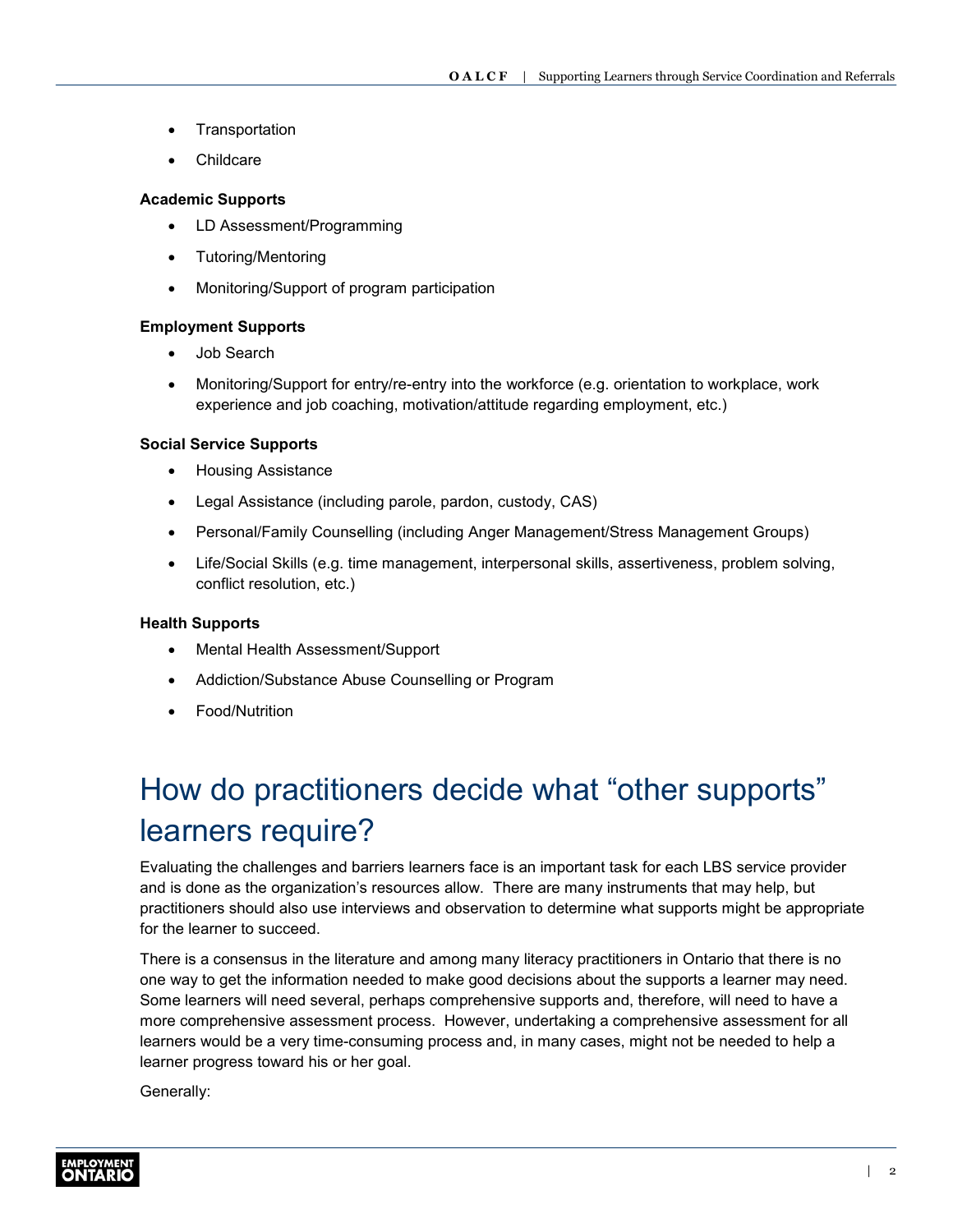- 1. The best ways to determine needs is based on "trust" i.e. the willingness of learners to disclose (directly or indirectly) the challenges they have and for which they need some support to address.
- 2. This trust is only developed over a period of time and benefits from a face-to-face relationship between a learner and a staff member.
- 3. A supportive relationship helps in the assessment of learner's challenges. The identification of needed supports is most likely to occur when the learner feels that the service provider is trying to address challenges and solve problems and is not judging the learner. Once the relationship is established, learners understand that not all challenges can be addressed within the LBS Program and that staff will facilitate the necessary referrals to other service providers.
- 4. There is no one tool to identify the challenges that a learner is reluctant to disclose or that arise unexpectedly. Practitioners will become aware of the need through a more informal process which includes a regular review of learner progress and a supportive relationship.
- 5. A combination of approaches helps to identify which learners need supports and what kinds of supports they may need.

LBS practitioners build successful relationships through a detailed initial assessment and extended orientation period which combine learning activities with self-discovery activities.

There are a number of instruments available and currently used in Ontario – mostly by employment counsellors – to determine the kinds of barriers/challenges and thus supports required. These instruments include the Employment Service Needs Inventory (ESNI), Employment Readiness Scale (ERS), Barriers to Employment Success Inventory (BESI), Barriers to Success and Transition to Work Inventory (TWI), though this last tool is more focused on goals than barriers and challenges.<sup>1</sup>

These tools may seem overtly focussed on those learners with employments goals. However, the instruments also identify many of the personal, family, and circumstantial challenges LBS learners face. It is important for the LBS service provider to determine if the learner has already been assessed by these tools through other service providers (such as Ontario Works or Employment Service). LBS service providers must work with their community on this important aspect of assessment and the subsequent program planning and delivery. The *Learner Plan Template* includes a place for information about key learner supports to be recorded. The learner plan, as a result, will include not only the learner's learning activities but also the range of other services and supports the learner either uses, is being referred to, or will access once prepared by the LBS Program. In this way, learners have a much larger view of what they require to be able to achieve their goals.

It is important that all LBS service providers and practitioners are aware of the resources available in the community and have the ability to work with a range of community service providers. Strong working relations with community partners will help in the development of the tools and processes that identify (a) which learners might require each type of support and (b) options for providing these supports.

Both of these tasks should be priorities for service coordination between LBS service providers and other agencies in each community. Regional networks have an important role to play in facilitating an increase in knowledge of community information and strengthening service coordination.

 $1$  The Barriers to Success tool was recently developed by Christine Lamarra as part of her "Discovery" Challenge" component and piloted in the WLES project conducted by the Peel Adult Learning Centre.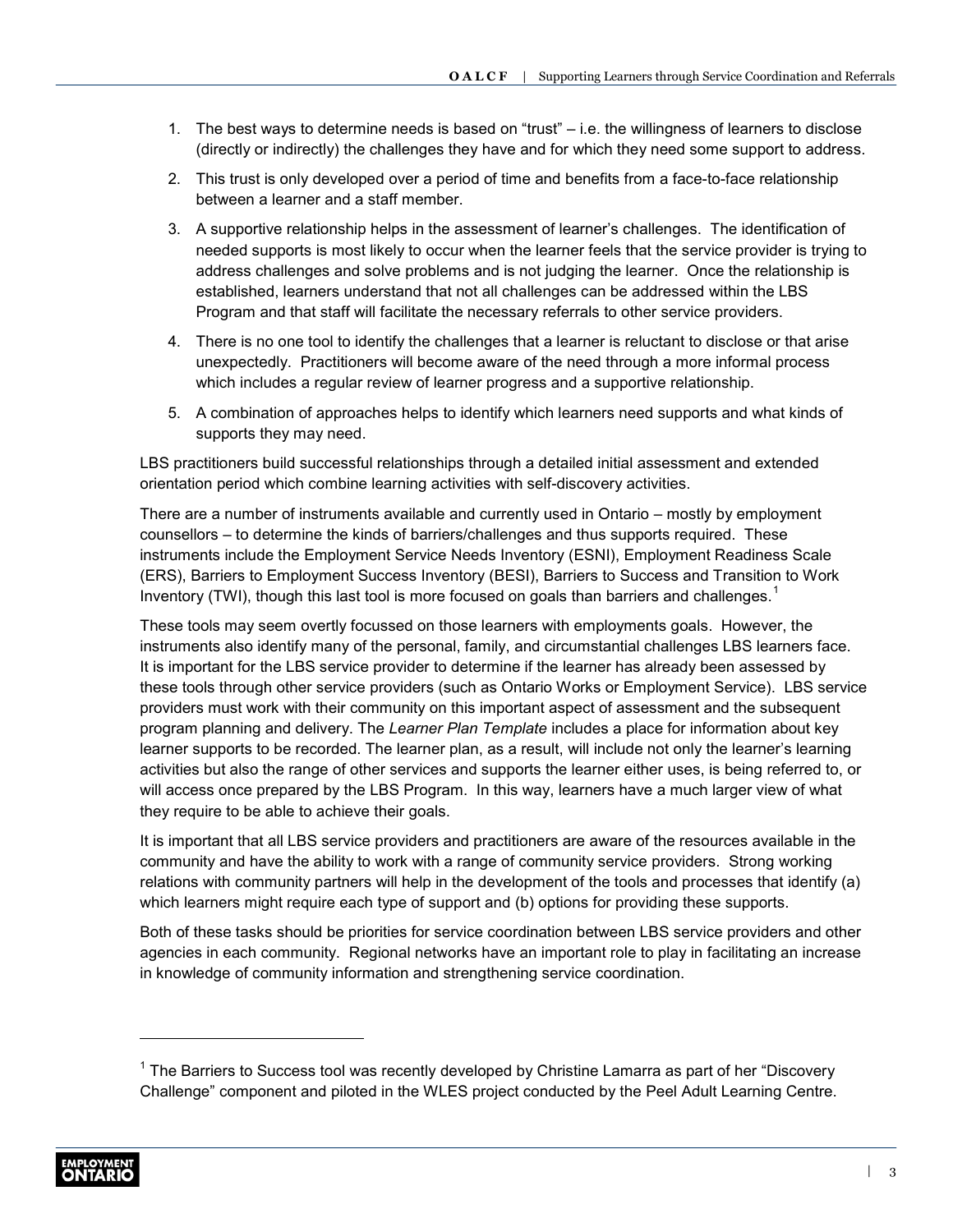### <span id="page-5-0"></span>How does service coordination help learners?

Currently, LBS Program participants who demonstrate need have access to training supports. These include financial assistance for transportation and childcare. Although very important, these are only two of the many kinds of supports learners might need. LBS service providers identify other needed supports and make appropriate referrals that will help literacy learners in achieving their goals. LBS service providers presently do this according to their understanding of what will contribute to learner success. This paper builds on practitioner knowledge and practice and current research to identify the learner supports and types of service coordination that have the greatest positive impact on learners' success.

There are four principal approaches to service coordination and referral:<sup>2</sup>

**ACTIVE CASE MANAGEMENT** occurs when a practitioner oversees the identification of a learner's needs, coordinates referrals to the appropriate services and supports and monitors the provision of the supports and their effectiveness in meeting the learner's needs. Active case management can strengthen a program's capacity to assess learner barriers and provide referrals or direct services more efficiently. Employment Service providers under Employment Ontario currently use this approach to service coordination.

**INTERAGENCY COOPERATION** occurs when agencies are able to cooperate to ensure that learner supports are in place. For example, an agency might provide all the assessment services in a community and track the effectiveness of referrals. Cooperation might be either formal or informal, and involve different agencies (or distinct departments within a complex organization such as a college or multiservice agency) sharing responsibility for learners' programs by offering different elements which, taken together, provide a broader range of supports.

**INTEGRATED PROGRAMMING** occurs when employment and training services are provided concurrently, ideally through a single service provider. The most common form of integrated programming involves literacy and vocational skills training.

**A COMMUNITY-WIDE PLANNING PROCESS** occurs when community service providers cooperate to ensure that their services are accessible to learners and effective in meeting their range of needs. While LBS agencies have long participated in a literacy services planning process, a broader community-wide process would link LBS service providers with providers of a range of other services and supports such as health or social service providers.

For the purposes of this paper case management, as one form of service coordination, will be described in detail. Please see Appendix 1 for more details on the other three types of service coordination.

### How is a learner helped through case management?

LBS service providers cannot by themselves meet the range of needs and address the breadth of challenges learners can bring to their learning program. Making the necessary supports available requires coordination among a range of service providers. In an effort to provide the supports needed by many learners, the most common approach has been active case management. This is an approach

 $2$  These four approaches, including examples of each from Ontario LBS programs and full reference information on the studies cited, are presented in more detail in Rowen, *Approaches to Service Coordination* (Ontario Literacy Coalition, March 2011) [www.on.literacy.ca](http://www.on.literacy.ca)

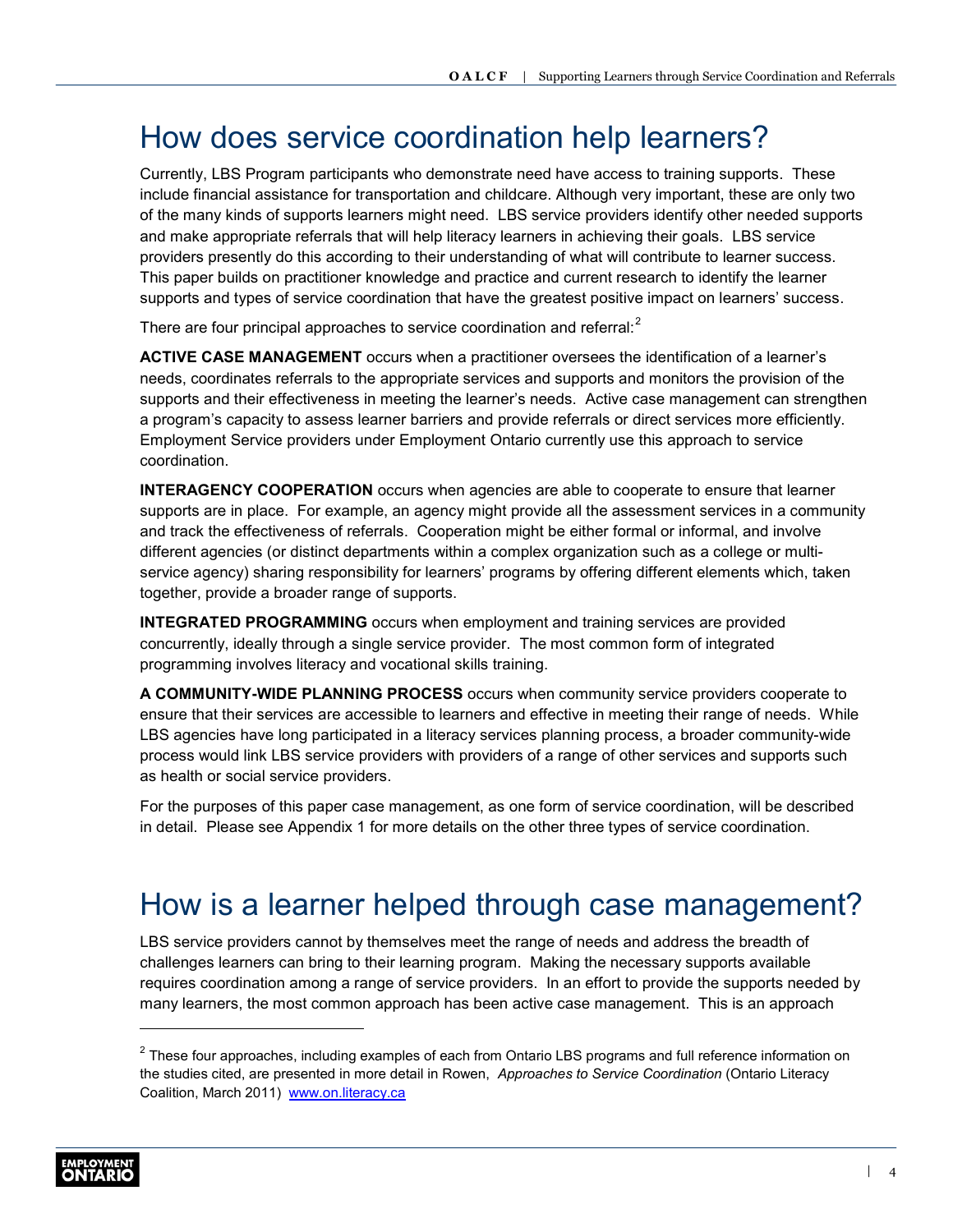adopted by many Employment Service providers under Employment Ontario (EO) and is being done informally by some LBS service providers. When addressing the needs of the "harder-to-serve" client, case management has been among the major investments of system reform in both the United States and the United Kingdom. A "soft" version of this approach is currently used by many LBS service providers who have reported that individual practitioners work to find the right supports for particular learners.

This function lies at the heart of both identifying and providing opportunities for learners to be referred to the additional supports and services they may need to be successful. Each LBS service provider can only do so to the extent to which their resources will allow. However, the function of literacy services planning and coordination that is facilitated by regional networks in each community is the forum where service providers can discuss how the function of case management can be best provided in their community.

The concept of active case management will be familiar to LBS service providers as they continue to work informally with income support caseworkers (Ontario Works, Ontario Disability Support Program, Workers Safety and Insurance Board) and counsellors through existing Employment Service (through Employment Ontario).

A significant number of literacy learners require comprehensive supports and access to these supports significantly increases the success of these learners. It has been observed that "the more 'wrap-around' services [literacy programs] can provide their students, the better educational results they will achieve" (Liebowitz et al 2003: 30, 13). While this is true for adult literacy learners in general, it is seen as particularly important for harder-to-serve learners including, for example, disengaged older youth (Bloom et al 2010). A recent study of initiatives in five states, Stephens (2009) noted that "a different approach to delivering education and training to adults was needed: a holistic approach that blends skills training with comprehensive support and student services to help low-income and/or low-skill adults persist …and earn a credential that has value in the labour market" (p. 6).

When using an active case management approach, the client deals with a single point of contact. This person has a clear responsibility to provide support and to coordinate services to meet the needs of that individual. The learning experiences from both the United States (U.S.) and the United Kingdom (U.K.) pinpoints this designated role as key to learner success. (See Rowen 2011 for further discussion.)

A U.K study (Sadler and Smith 2004) reported a decline in attrition rates of more than half in one program and a full two-thirds in another based, in large measure, on the monitoring provided by the "literacy support worker" and the supports available through their case management. The authors observed the following for at-risk learners:

- Service providers need to be proactive, identify potential problems and take corrective action quickly.
- Individual strategies are needed to meet each learner's needs. In many cases there is value in putting staff time into more intensive support early on, which can be withdrawn gradually as the learner gains in confidence.
- Learners need to feel that they belong: this encourages commitment and increases the likelihood that they will stay in the program and achieve desired outcomes.
- Additional visits and extra contact time are often required to address difficulties effectively.
- Staff working with learners who are at risk need a non-judgemental approach and need to develop good counselling skills in order to give the right level of support. They need to be sensitive enough to pick up any hints that there could be something not quite right (p. 29).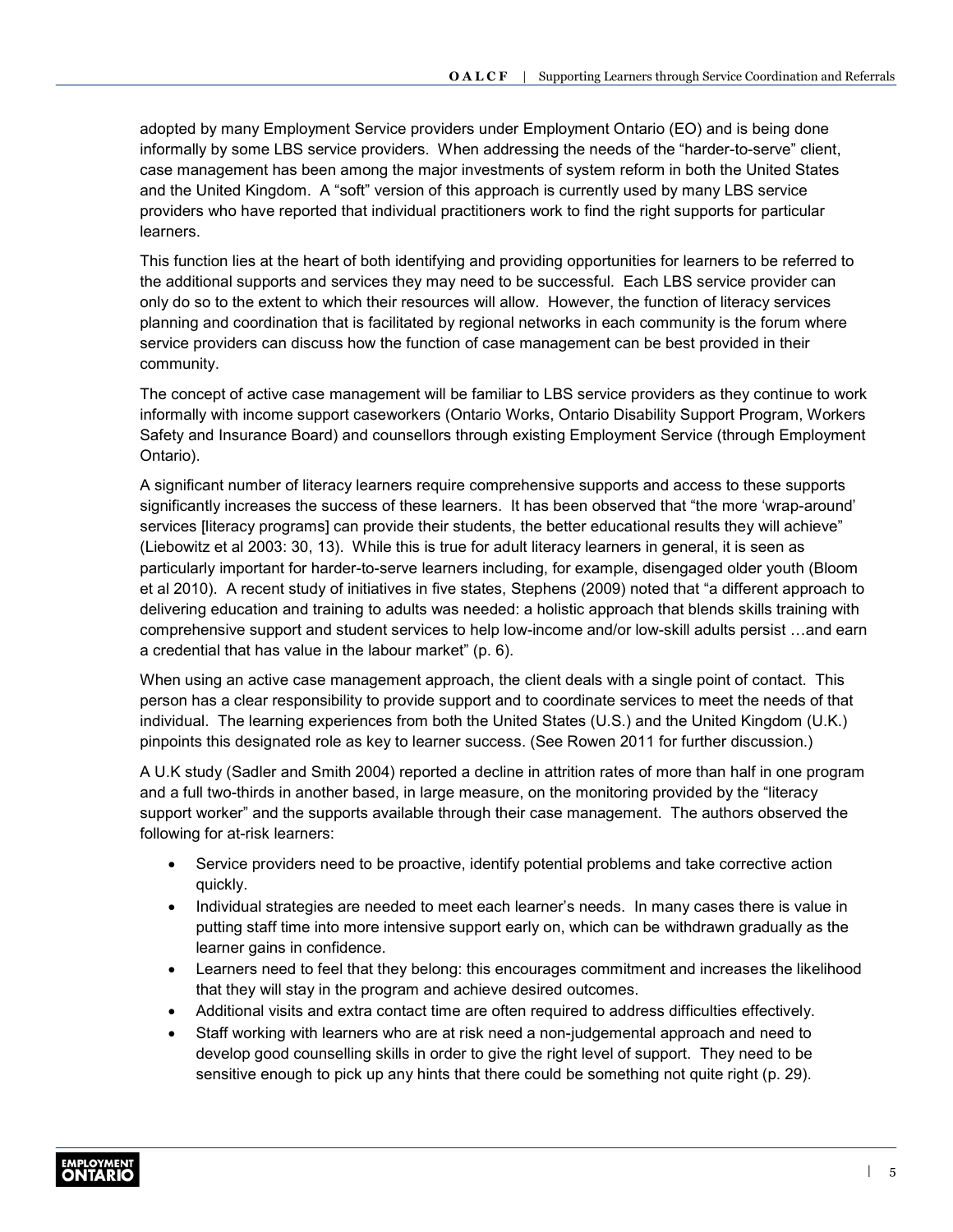In summary, a significant proportion of literacy learners require multiple if not comprehensive supports to be successful in their learning program. One successful approach is case management which determines and then facilitates access to the range of supports beyond those typically available through LBS service providers. This is a longer-term goal of program integration under Employment Ontario. It will take some time to reach this goal. In the interim, LBS service providers can continue to work with other non-LBS providers to refer learners to the supports needed for success. The learner plan can help practitioners identify the need for more intensive case management by tracking learner supports and referrals and analysing how receiving supports impacts on positive learner outcomes.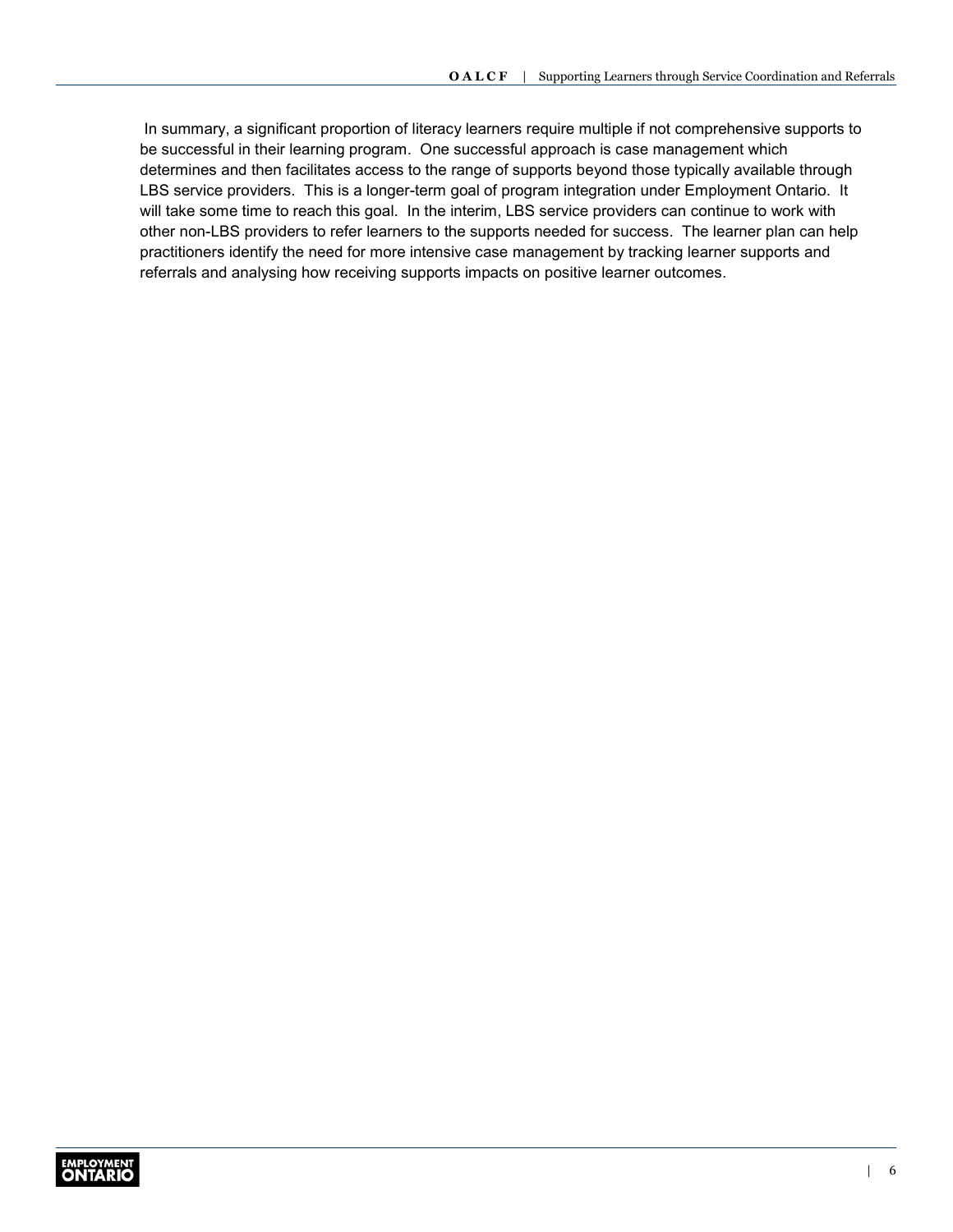### <span id="page-8-0"></span>**Appendix 1**

### How is a learner helped through interagency cooperation?

Coordinating services through interagency cooperation addresses two concerns: the types of supports required by learners in the LBS Program are broad and include financial, health and social services, as well as academic and employment related supports; and LBS service providers do not provide these supports.

Interagency cooperation can be used to deliver assessment and referral services. For example, some non-LBS agencies are asking for a common "screening tool" to help determine which of their clients might benefit from LBS programming. Similarly, there are communities where, among LBS service providers, a single common assessment approach is used which results in each service provider referring learners to the LBS service provider that can best serve them.

Interagency cooperation can be used in the informal arrangements between agencies that "negotiate" with each other to provide particular services or supports. These are often based on specific and personal relationships within the community. Many LBS practitioners find this effective and are working towards formalizing these relationships.

An example of this approach can be seen in the informal arrangement developed at one Ontario college to support learners with mental health needs. Through an informal arrangement mediated by the local Ontario Works office, learners were able to quickly access assessment and support available through the local office of the Canadian Mental Health Association. Normally an appointment for an assessment would require a considerable wait but the arrangement facilitated the quick assessment needed for the learners to be able to maintain their participation in the LBS programming.

A clear benefit of this approach is that, when well executed, there are clear roles and well defined services. The supports needed are clearly identified, as is who will provide them. The results, while perhaps more difficult to attribute to one or more of the cooperating agencies, are similarly clear. The details of the partnerships under this approach are not constrained; but rather, can shift to accommodate both the needs of learners for different supports and services and the growth in the relationships among the cooperating agencies.

# How can we help learners through integrated programming?

Integrated programming provides a combination of services and supports concurrently through a single provider. Indeed, it is possible to see the importance of this approach and its central place in the OALCF which has adopted a task-based approach as described in the Foundation Paper *Practitioners Guide to Task Based Programming*.

The benefits of integrated programming include major gains in learning, perseverance in programs and in later success. A recent overview of transition-oriented programming in the U.S. (MPR Associates 2010)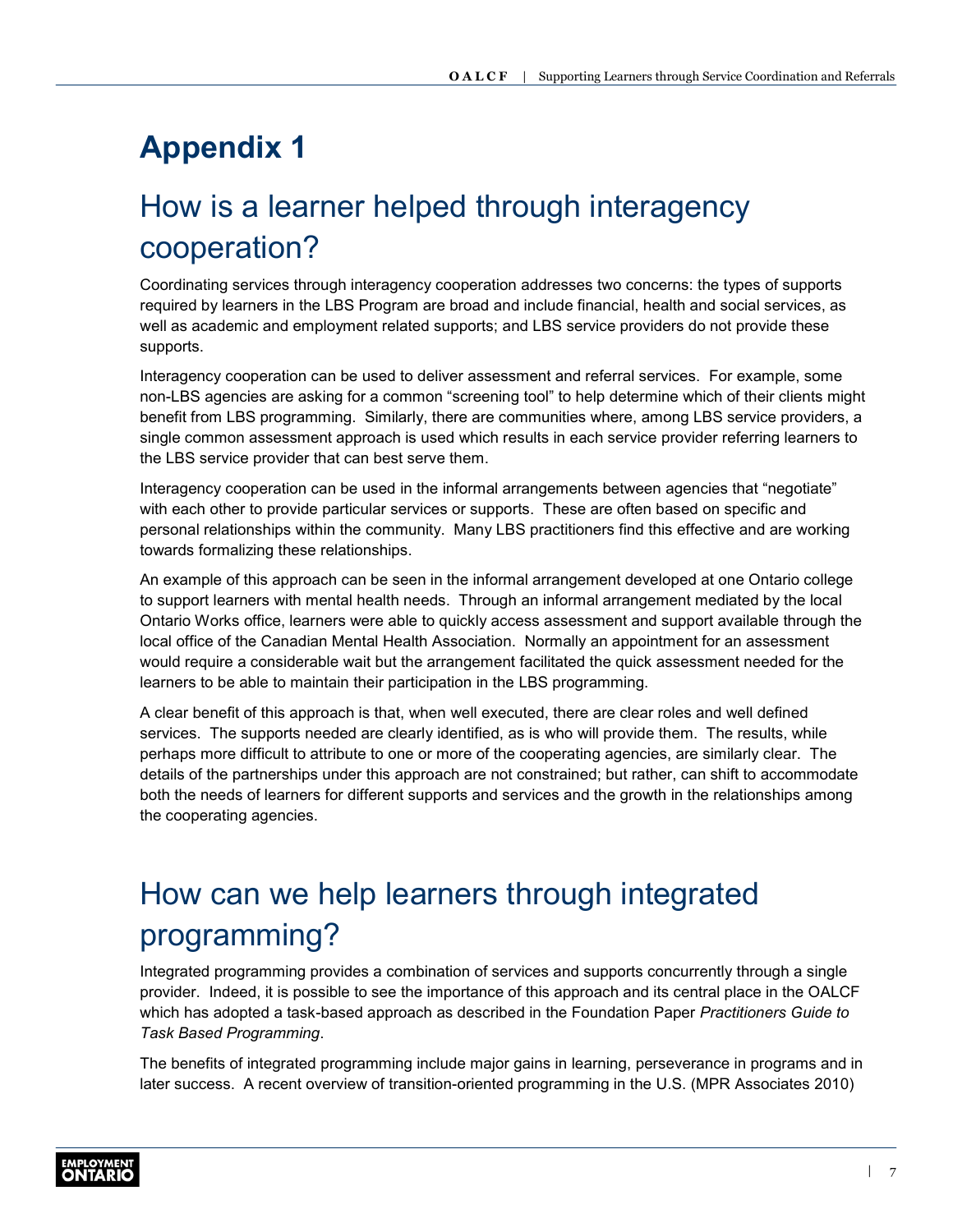<span id="page-9-0"></span>noted the value of efforts "*which combine contextualized skills instruction, workforce training, and other support services to help adults improve their basic skills."* The benefits of this approach and recommendations for implementation are also noted in a review of integrated programming in five U.S. states (Stephens 2009), and in an extensive study of the benefits of integrated programming for literacy and basic skills in the U.K. (Casey et al 2007) which reported significant increases in both learner retention and attainment compared to traditional programs.

The majority of examples of integrated training have focused on the integration of literacy and basic skills with vocational preparation, based on research about "functional context education" (e.g. Sticht 1997) which designs integrated programs for literacy and basic skills development in the context of vocational training. In some cases, this has included some additional supports; for example, job search, job coaching and vocational placements. There are many examples of the range of integrated programming which can be cited in Ontario and other jurisdictions.

For example, the John Howard Society of Sault Ste. Marie is an example of integrated programming which provides both literacy and basic skills activities with a range of life skills/social skills supports. In addition, the program explicitly integrates several employment supports (including employment readiness, job development and job coaching), as well as active case management to support learners with more comprehensive support needs.

There are examples of integrated programming in the college sector of integrating LBS with preapprenticeship programming; and in several school boards of integrating literacy with credit courses (through a PLAR process). Similar to the well-documented practices in other jurisdictions, there are several examples of integrating LBS with vocational skills and there is already evidence of the success of these approaches. $3$ 

In summary, the experiences of integrated programming are longstanding and have demonstrated positive results over a period of time in many contexts. It is a useful approach for integrating elements of LBS, employment supports and specific skills training. This could occur in multi-service agencies which provide opportunities for integration within the same organization or "single focussed" agencies which have developed the necessary relationships to ensure that integration addresses learners challenges.

### How is a learner helped through community-wide planning?

This approach is used in communities where agencies have the knowledge of learner needs, of local employment, labour markets and opportunities; and where practitioners have the experience of longstanding service provision. The approach is possible when practitioners from a range of service providers share a commitment to build the relationships necessary to design potential solutions to the challenge of service coordination. While there are constraints on their capacities, the argument to improve local, community-wide planning is compelling. The consultations with a range of LBS programs and networks suggests a clear desire to implement a broader planning process, one that includes those providing the range of services and supports literacy learners need and which require coordination among very different organizations.

 $3$  A considerable number of examples were received from programs in different literacy sectors and streams, some of which are outlined in detail in Rowen, 2011.